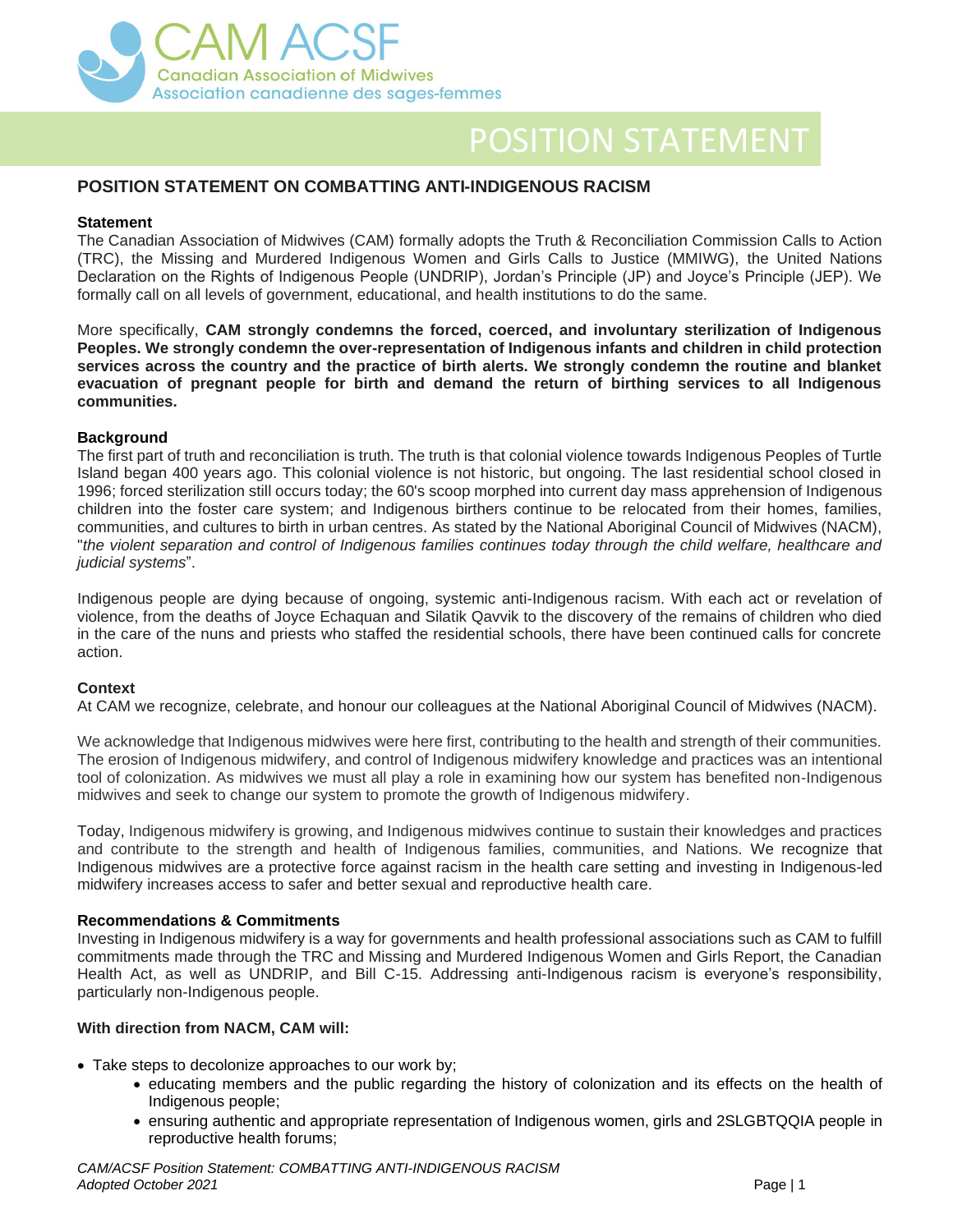- being inclusive of Indigenous cultural backgrounds and addressing negative stereotypes;
- valuing Indigenous ways of knowing;
- recognizing Indigenous people as the experts on Indigenous issues.
- Centre NACM and Indigenous midwives as experts in caring for Indigenous people including but not limited to perinatal care, early childhood health, parenting, safe and healthy relationships, 2SLGBTQQIA issues and sex positivity.
- Work with the Canadian Association of Midwifery Educators (CAMED) to reduce barriers and promote retention of Indigenous midwifery students.
- Offer opportunities for midwifery associations to develop cultural competence and implement anti-racist and antioppressive frameworks that prioritize community needs.
- Develop knowledge translation materials to support midwives in recognizing and responding to all forms of genderbased violence and offer respectful care that supports the rights of Indigenous birthing people and children to live free of violence and discrimination.
- Work to eliminate educational and employment gaps between Indigenous and non-Indigenous midwives through our hiring practices, and advocacy for Indigenous midwifery education.
- Advocate for the Elder, Grandmothers, and other Knowledge Keepers to establish community-based traumainformed programs for survivors of trauma and violence.

# **CAM Calls on the Federal Government to:**

- Renew and substantially increase investments for Indigenous midwifery in 2022 and beyond.
- Update Treasury Board occupational classifications using a distinction-based approach to recognize midwives and Indigenous midwives.
- Invest in Indigenous midwifery education and leadership, including expanding university and community-based pathways for Indigenous midwifery education as per NACM's recommendations.
- Ensure that the rights to health and wellness of Indigenous Peoples, and specifically of Indigenous women, girls, and 2SLGBTQQIA people, are recognized and protected on an equitable basis.
- Provide permanent funding for health services for Indigenous women, girls and 2SLGBTQQIA people through programs administered by First Nations, Métis, and Inuit health institutions.
- Expand mother-and-child programming and ensure birthers in Correctional Service Canada are not separated from their children.

# **CAM Calls on Educational and Health Departments & Institutions to:**

- End evacuation for birth by funding birth centres and training programs for Indigenous midwives in each Northern Indigenous community.
- Following Indigenous protocols and ownership, collect, publish disaggregated data, and progress reports so we can assess trends in infant mortality, birther health, birth rates etc.
- Ensure new educational competencies regarding care for Indigenous people, including awareness of MMIWG, TRC, JP, JEP and UNDRIP, and the current and historical truths about the genocide of Indigenous people, are implemented in all health care provider education programs in Canada, including midwifery education programs.

\_\_\_\_\_\_\_\_\_\_\_\_\_\_\_\_\_\_\_\_\_\_\_\_\_\_\_\_\_\_\_\_\_\_\_\_\_\_\_\_\_\_\_\_\_\_\_\_\_\_\_\_\_\_\_\_\_\_\_\_\_\_\_\_\_\_\_\_\_\_\_\_\_\_\_\_\_\_\_\_\_\_\_\_\_\_\_\_\_\_\_\_\_

• Develop a plan for addressing anti-Indigenous racism in midwifery education and service delivery.